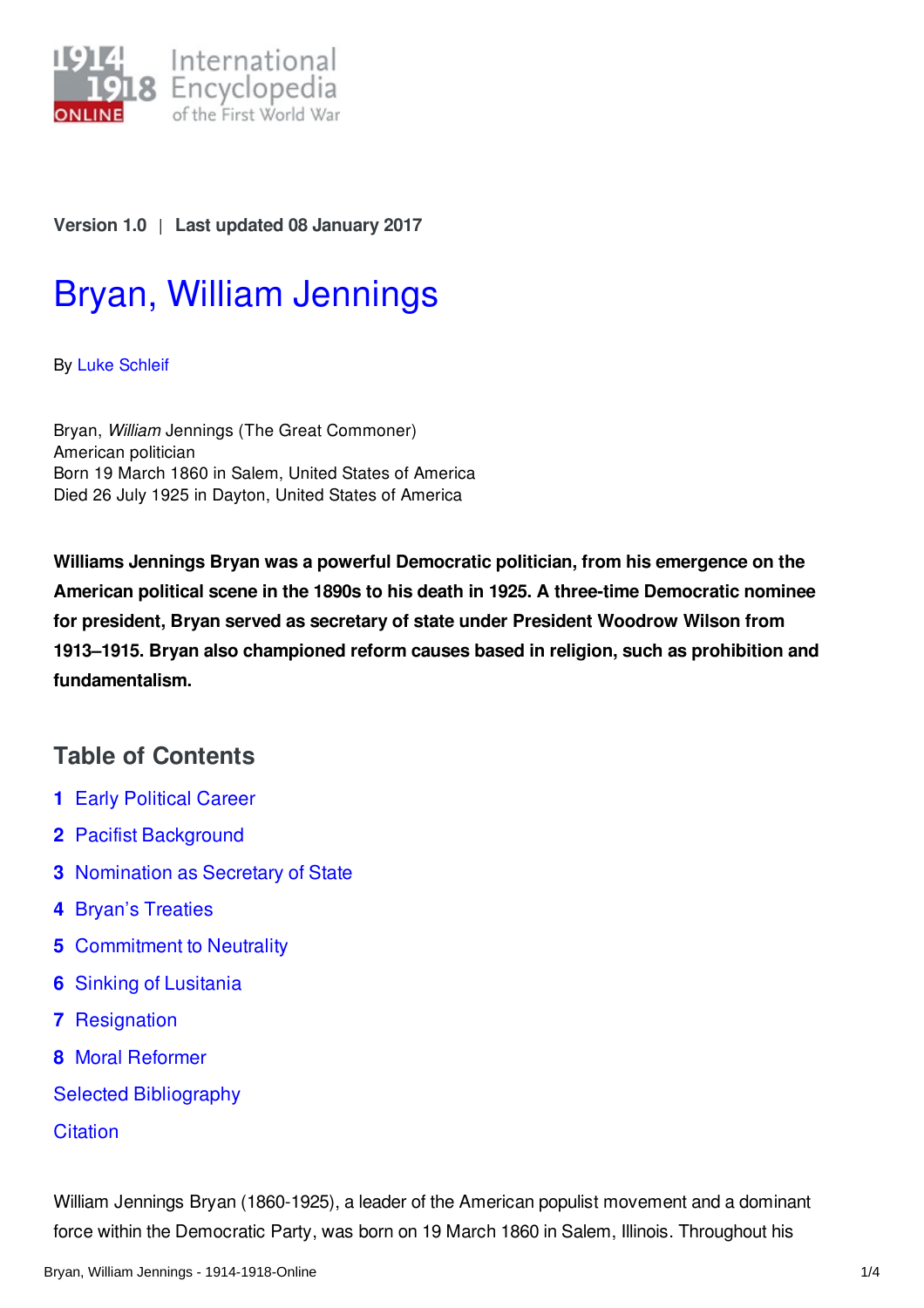decades-long political career, Bryan repeatedly championed populist causes such as the free coinage of silver, a national income tax, and the direct election of senators.

### <span id="page-1-0"></span>**1. Early Political Career**

Bryan became active in the Democratic Party after he moved to Lincoln, Nebraska, in 1887. He served as Nebraska's representative to Congress from 1891–1895 and mounted an unsuccessful campaign for the U.S. Senate in 1894. In 1896, 1900, and 1908 Bryan secured the Democratic nomination for the presidential race, but failed to win the presidency in all three elections.

#### <span id="page-1-1"></span>**2. Pacifist Background**

Bryan's commitment to [peace](/article/pacifism) predated his tenure as secretary of state. In 1903 he met with the prominent pacifist Leo Tolstoy [\(1828–1910\)](/index/names/11864291X). He was also a leading figure in the international peace movement in the first decade of the 20<sup>th</sup> century. Bryan attended several international peace conferences, and in June 1910 a peace conference held in Edinburgh, Scotland, endorsed his peace plan of bilateral treaties.

### <span id="page-1-2"></span>**3. Nomination as Secretary of State**

Bryan's prominence among Democratic Party leaders was integral to Woodrow Wilson's (1856– 1924) decision to appoint him as secretary of state in 1913. Bryan's [appointment](/index/names/118643401) continued the tradition of presidents naming party leaders to important positions in the federal government. Upon accepting the secretary of state position, Bryan inherited a State Department with 157 employees in Washington, 400 more in embassies and consulates abroad, and a budget of a little over 5 million dollars.

### <span id="page-1-3"></span>**4. Bryan's Treaties**

Early in his tenure as secretary of state, Bryan formulated a system of bilateral treaties (influenced by his previous meetings with Tolstoy) that would require participating nations to submit any quarrel to an investigative committee and refrain from armed conflict for one year after doing so. El Salvador was the first of thirty nations to sign one of Bryan's treaties, followed by every nation in Europe except [Germany](/article/germany) and [Austria-Hungary](/article/austria-hungary).

## <span id="page-1-4"></span>**5. Commitment to Neutrality**

Throughout his time as secretary of state, Bryan insisted that the [United](/article/united_states_of_america) States maintain strict [neutrality](/article/neutrality) in order to remain an honest arbitrator in negotiated peace settlement. He called on Americans to remain neutral, and he attacked American businesses that traded or loaned money to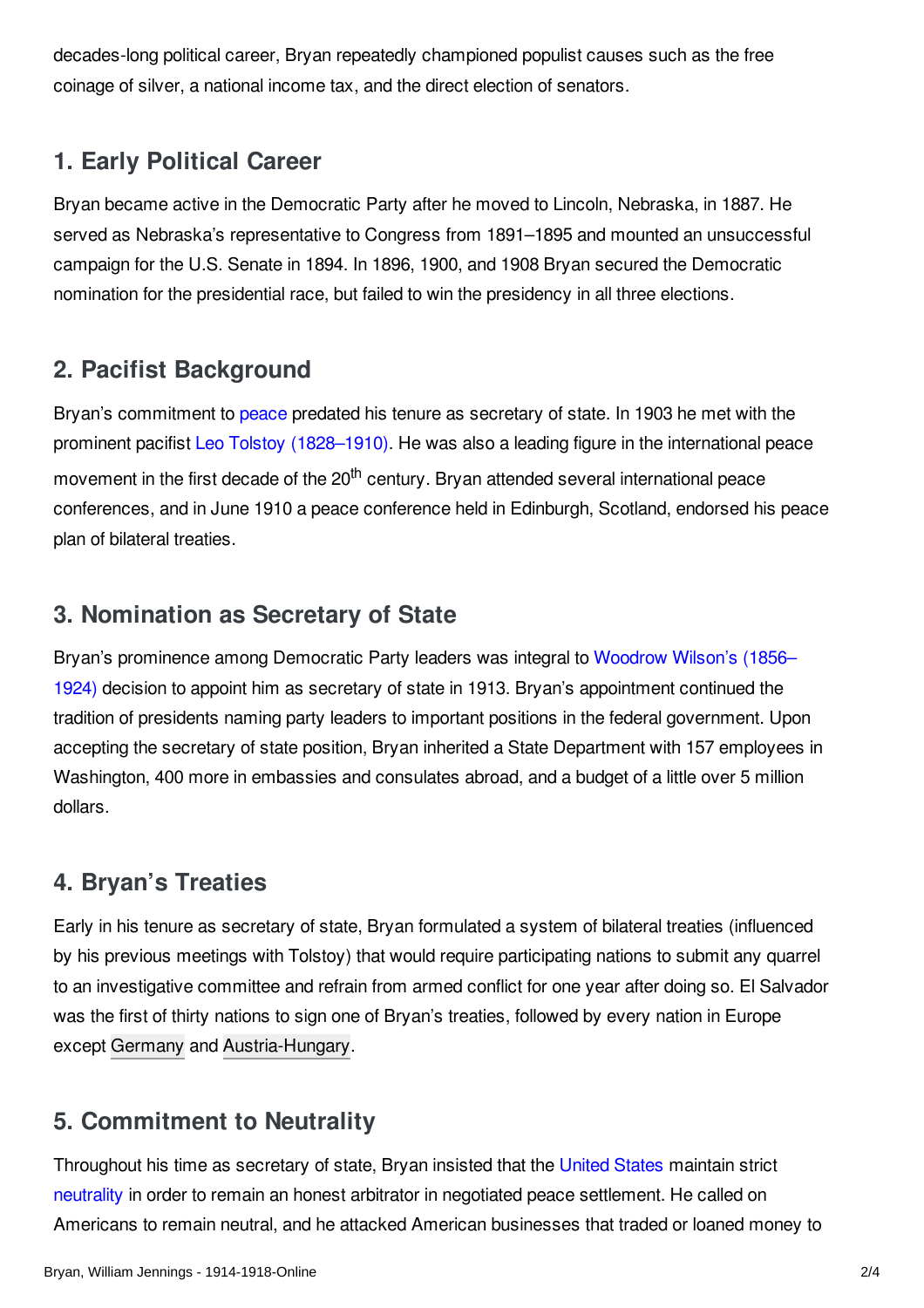the belligerent nations. Unlike many Americans and politicians, Bryan refused to condemn German aggression. So committed was Bryan to American neutrality that when the American citizen Leon Thrasher [\(1884–1915\)](/index/names/1054196311) died in the German [U-boat](/article/submarines_and_submarine_warfare) attack on the *Falaba*, he blamed Thrasher's death on poor judgment. He also condemned the British [blockade](/article/naval_blockade_of_germany) as an evil equal to German U-boat attacks.

### <span id="page-2-0"></span>**6. Sinking of Lusitania**

The 7 May 1915 sinking of the *[Lusitania](/article/lusitania_sinking_of)*, a British passenger ship with Americans aboard, was the event that ultimately severed the relationship between Bryan and Wilson. Bryan speculated that arms and ammunition had been on board the vessel. Bryan signed a harshly-worded letter demanding that Germany abandon submarine warfare or guarantee to protect the lives and property of neutral nations. He also advocated in equally harsh language that Britain's blockade be condemned. Bryan suggested that the president warn Americans against traveling on the ships of warring nations. Wilson refused. Throughout the rest of May Bryan feverishly sought to halt fighting in Europe and to secure the United States' continued neutrality.

### <span id="page-2-1"></span>**7. Resignation**

Citing irreconcilable differences with Wilson, Bryan resigned from his post as secretary of state on 8 June 1915. As a private citizen he continued to call for a peaceful solution to the European conflict and to oppose America's entry into the First World War. After the United States severed ties with Germany in 1917, Bryan joined more radical antiwar activists to endorse a national referendum on whether America should enter the war. After Congress approved a declaration of war, however, Bryan changed course and offered Wilson his support in the war effort. Deeply committed to democracy, Bryan felt he could no longer oppose America's entry into the First World War in the face of extensive popular support.

#### <span id="page-2-2"></span>**8. Moral Reformer**

Bryan committed the last decade of his life to promoting moral reform and defending evangelical Christianity. While he had long supported the temperance movement, after 1915 he devoted more of his energy to promoting the prohibition of alcohol. Bryan's last moment in the public eye occurred in 1925 when he acted as a special prosecutor in the famous "Scopes Monkey Trial" in Dayton, Ohio arguing to uphold the state law that excluded evolution from being taught in public schools. Bryan died five days after the trial ended, on 26 July 1925.

Luke Schleif, University of Missouri